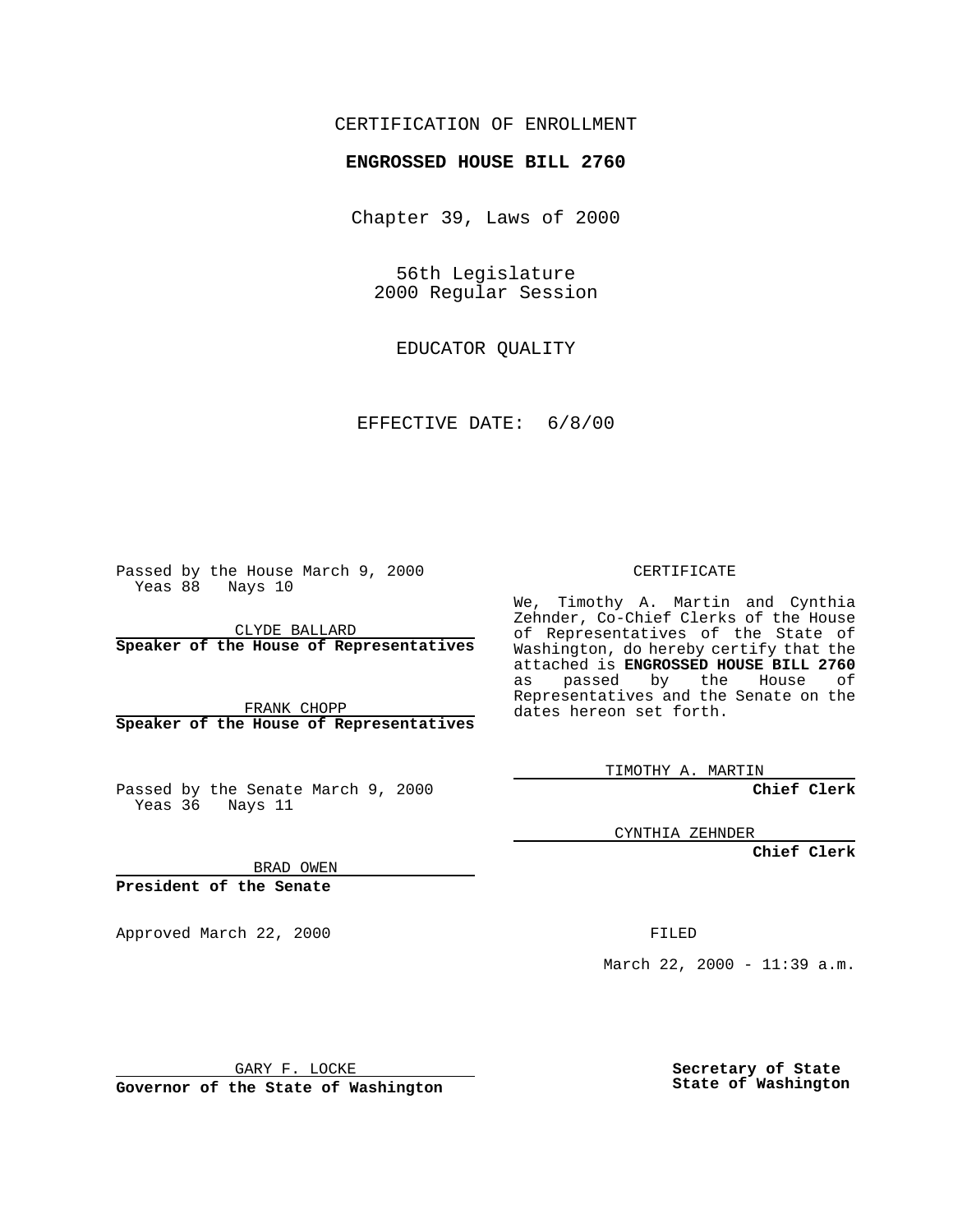## **ENGROSSED HOUSE BILL 2760** \_\_\_\_\_\_\_\_\_\_\_\_\_\_\_\_\_\_\_\_\_\_\_\_\_\_\_\_\_\_\_\_\_\_\_\_\_\_\_\_\_\_\_\_\_\_\_

\_\_\_\_\_\_\_\_\_\_\_\_\_\_\_\_\_\_\_\_\_\_\_\_\_\_\_\_\_\_\_\_\_\_\_\_\_\_\_\_\_\_\_\_\_\_\_

Passed Legislature - 2000 Regular Session

**State of Washington 56th Legislature 2000 Regular Session**

**By** Representatives Quall, Carlson, Lovick, Constantine, Regala, Haigh, Tokuda, Linville, Keiser, Stensen, Conway, Wood, Morris, Kenney and Ogden; by request of Governor Locke

Read first time 01/19/2000. Referred to Committee on Education.

1 AN ACT Relating to standards for educator quality; adding new 2 sections to chapter 28A.410 RCW; creating new sections; and repealing 3 RCW 28A.410.020.

4 BE IT ENACTED BY THE LEGISLATURE OF THE STATE OF WASHINGTON:

5 **PART 1**

## 6 **PROFESSIONAL EDUCATOR STANDARDS BOARD**

7 NEW SECTION. **Sec. 101.** INTENT. The legislature finds and 8 declares:

9 (1) Creation of a public body whose focus is educator quality would 10 be likely to bring greater focus and attention to the profession;

11 (2) Professional educator standards boards are consumer protection 12 boards, establishing assessment policies to ensure the public that its 13 new practitioners have the knowledge to be competent;

14 (3) The highest possible standards for all educators are essential 15 in ensuring attainment of high academic standards by all students;

16 (4) Teacher assessment for certification can guard against 17 admission to the teaching profession of persons who have not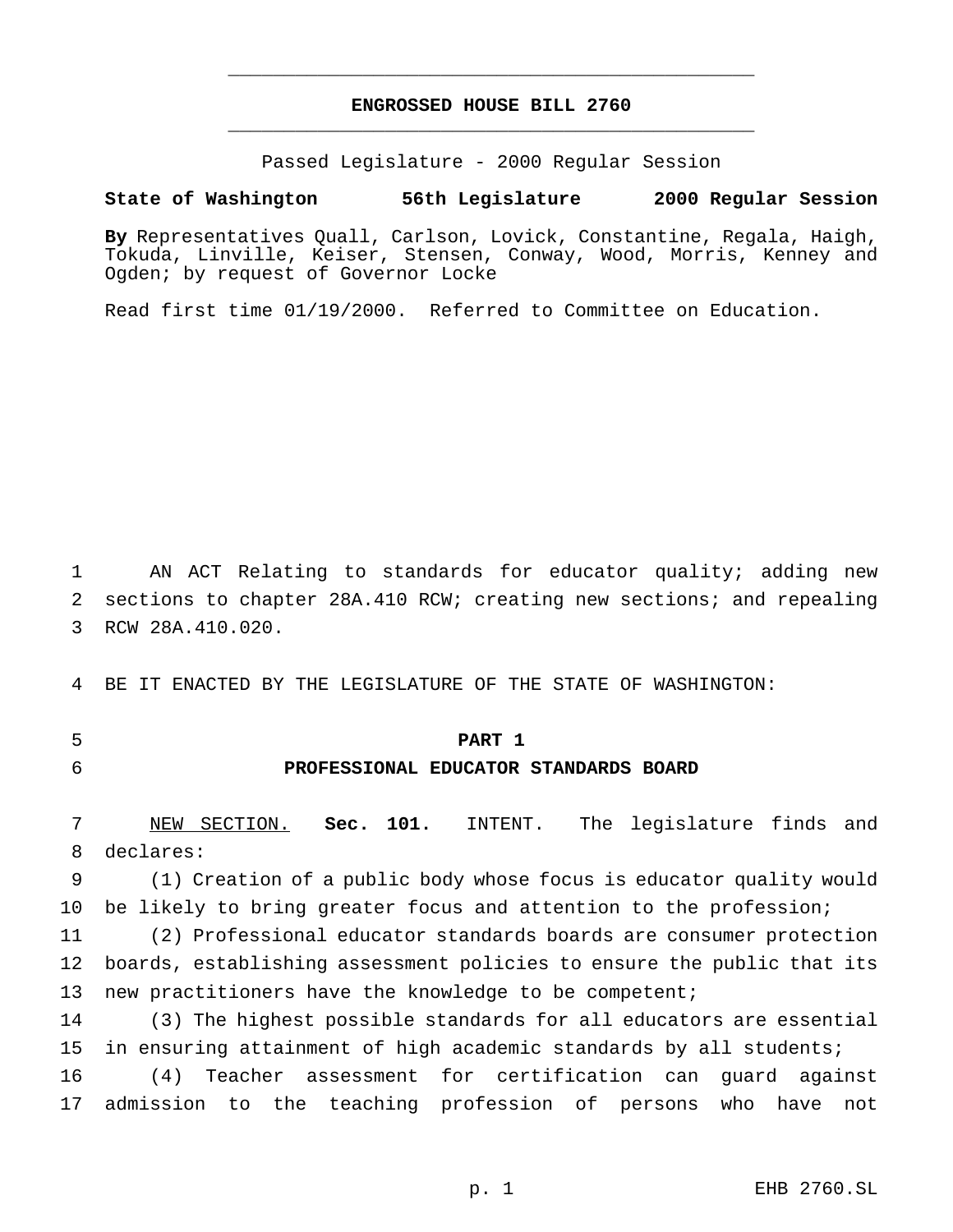demonstrated that they are knowledgeable in the subjects they will be assigned to teach; and

 (5) Teacher assessment for certification should be implemented as an additional element to the system of teacher preparation and certification.

 NEW SECTION. **Sec. 102.** A new section is added to chapter 28A.410 RCW to read as follows:

 WASHINGTON PROFESSIONAL EDUCATOR STANDARDS BOARD. (1) The Washington professional educator standards board is created, consisting of nineteen members to be appointed by the governor to four-year terms and the superintendent of public instruction, who shall be an ex officio, nonvoting member. No person may serve as a member of the board for more than two consecutive full terms. The governor shall annually appoint the chair of the board from among the teachers and principals on the board. No board member may serve as chair for more than two consecutive years.

 (2) Seven of the members shall be public school teachers, one shall be a private school teacher, three shall represent higher education educator preparation programs, four shall be school administrators, two shall be educational staff associates, one shall be a parent, and one shall be a member of the public.

(3) Public school teachers appointed to the board must:

 (a) Have at least three years of teaching experience in a Washington public school;

 (b) Be currently certificated and actively employed in a teaching position; and

 (c) Include one teacher currently teaching at the elementary school level, one at the middle school level, one at the high school level, and one vocationally certificated.

(4) Private school teachers appointed to the board must:

 (a) Have at least three years of teaching experience in a 32 Washington approved private school; and

 (b) Be currently certificated and actively employed in a teaching position in an approved private school.

 (5) Appointees from higher education educator preparation programs must include two representatives from institutions of higher education as defined in RCW 28B.10.016 and one representative from an institution of higher education as defined in RCW 28B.07.020(4).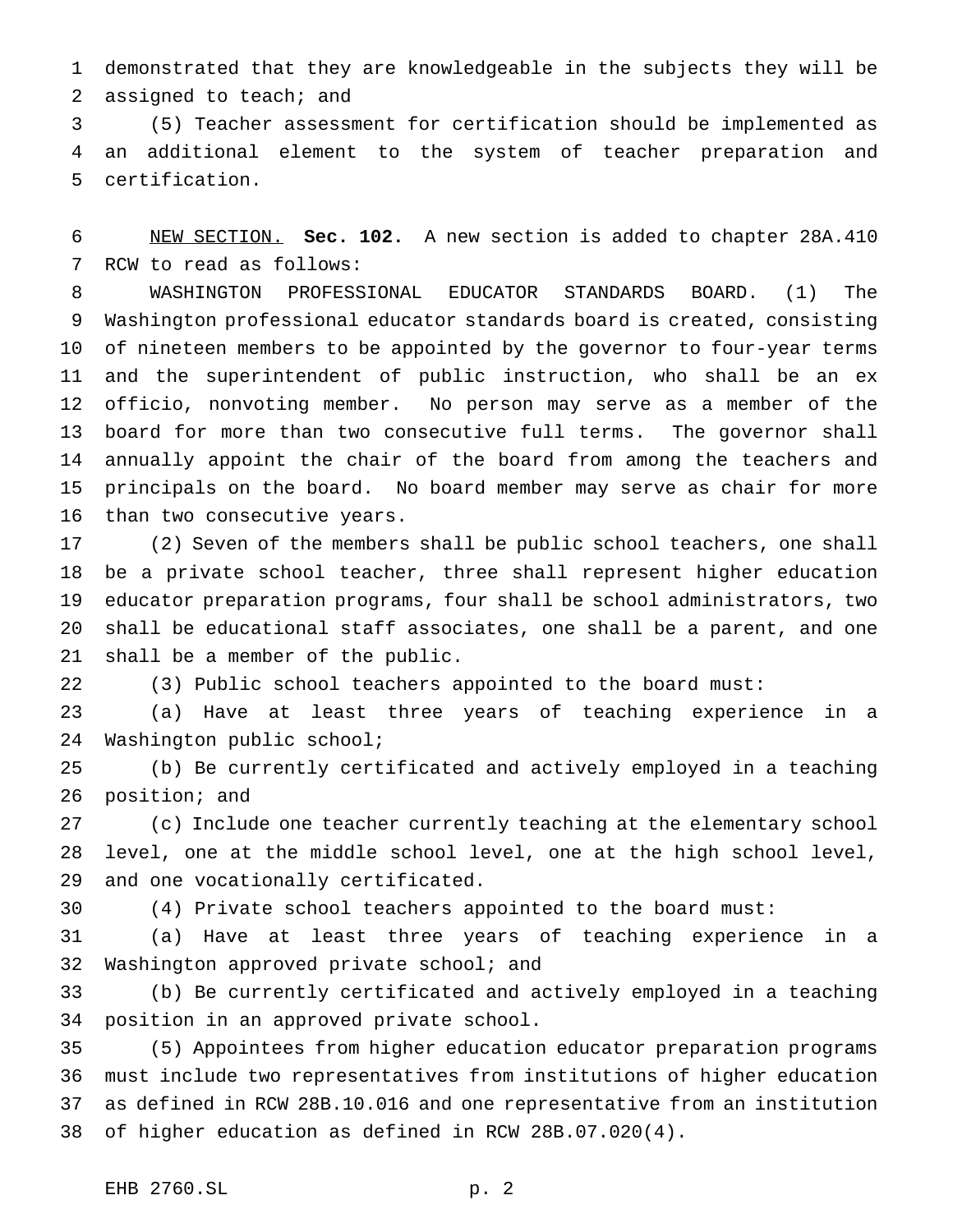(6) School administrators appointed to the board must:

 (a) Have at least three years of administrative experience in a Washington public school district;

 (b) Be currently certificated and actively employed in a school administrator position; and

 (c) Include two public school principals, one Washington approved private school principal, and one superintendent.

8 (7) Educational staff associates appointed to the board must:

 (a) Have at least three years of educational staff associate experience in a Washington public school district; and

 (b) Be currently certificated and actively employed in an educational staff associate position.

 (8) Each major caucus of the house of representatives and the senate shall submit a list of at least one public school teacher. In making the public school teacher appointments, the governor shall select one nominee from each list provided by each caucus. The governor shall appoint the remaining members of the board from a list of qualified nominees submitted to the governor by organizations representative of the constituencies of the board, from applications from other qualified individuals, or from both nominees and applicants.

 (9) All appointments to the board made by the governor shall be subject to confirmation by the senate.

 (10) The governor shall appoint the members of the initial board no later than June 1, 2000.

 (11) In appointing board members, the governor shall consider the diversity of the population of the state.

 (12) Each member of the board shall be compensated in accordance with RCW 43.03.240 and shall be reimbursed for travel expenses incurred in carrying out the duties of the board in accordance with RCW 43.03.050 and 43.03.060.

 (13) The governor may remove a member of the board for neglect of duty, misconduct, malfeasance or misfeasance in office, or for incompetency or unprofessional conduct as defined in chapter 18.130 RCW. In such a case, the governor shall file with the secretary of state a statement of the causes for and the order of removal from office, and the secretary of state shall send a certified copy of the statement of causes and order of removal to the last known post office address of the member.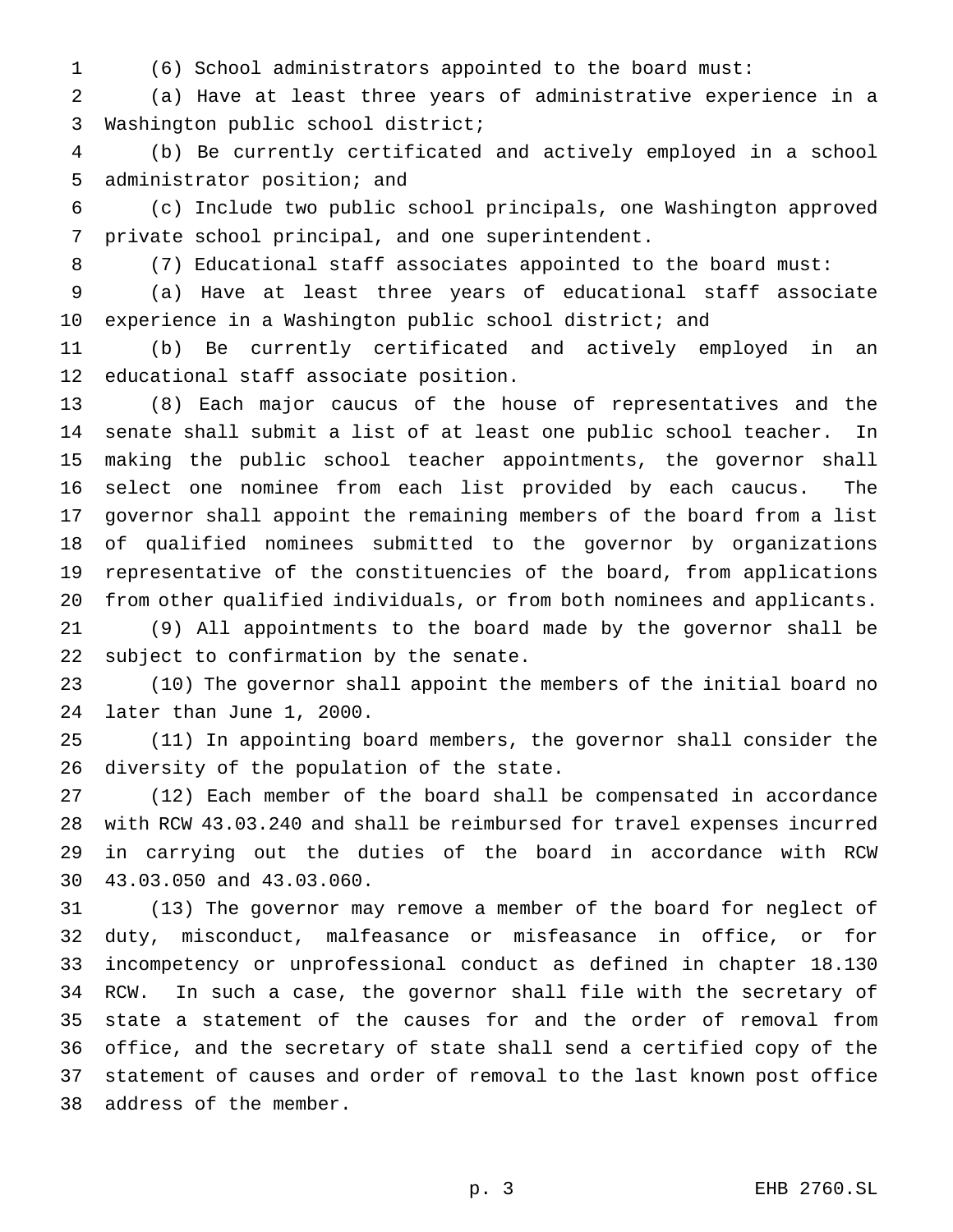(14) If a vacancy occurs on the board, the governor shall appoint a replacement member from the nominees as specified in subsection (8) of this section to fill the remainder of the unexpired term. When filling a vacancy of a member nominated by a major caucus of the legislature, the governor shall select the new member from a list of at least one name submitted by the same caucus that provided the list from which the retiring member was appointed.

 (15) Members of the board shall hire an executive director and an administrative assistant to reside in the office of the superintendent of public instruction for administrative purposes only.

 NEW SECTION. **Sec. 103.** A new section is added to chapter 28A.410 RCW to read as follows:

 POWERS AND DUTIES OF THE BOARD. The Washington professional educator standards board shall:

 (1) Serve as an advisory body to the superintendent of public instruction and as the sole advisory body to the state board of education on issues related to educator recruitment, hiring, preparation, certification including high quality alternative routes to certification, mentoring and support, professional growth, retention, governance, prospective teacher pedagogy assessment, prospective principal assessment, educator evaluation including but not limited to peer evaluation, and revocation and suspension of licensure;

 (2) Submit annual reports and recommendations, beginning December 1, 2000, to the governor, the education and fiscal committees of the legislature, the state board of education, and the superintendent of public instruction concerning duties and activities within the board's advisory capacity. The Washington professional educator standards board shall submit a separate report by December 1, 2000, to the governor, the education and fiscal committees of the legislature, the state board of education, and the superintendent of public instruction providing recommendations for at least two high quality alternative routes to teacher certification. In its deliberations, the board shall consider at least one route that permits persons with substantial subject matter expertise to achieve residency certification through an on-the-job training program provided by a school district; and

 (3) Establish the prospective teacher assessment system for basic skills and subject knowledge that shall be required to obtain residency certification pursuant to sections 201 through 203 of this act.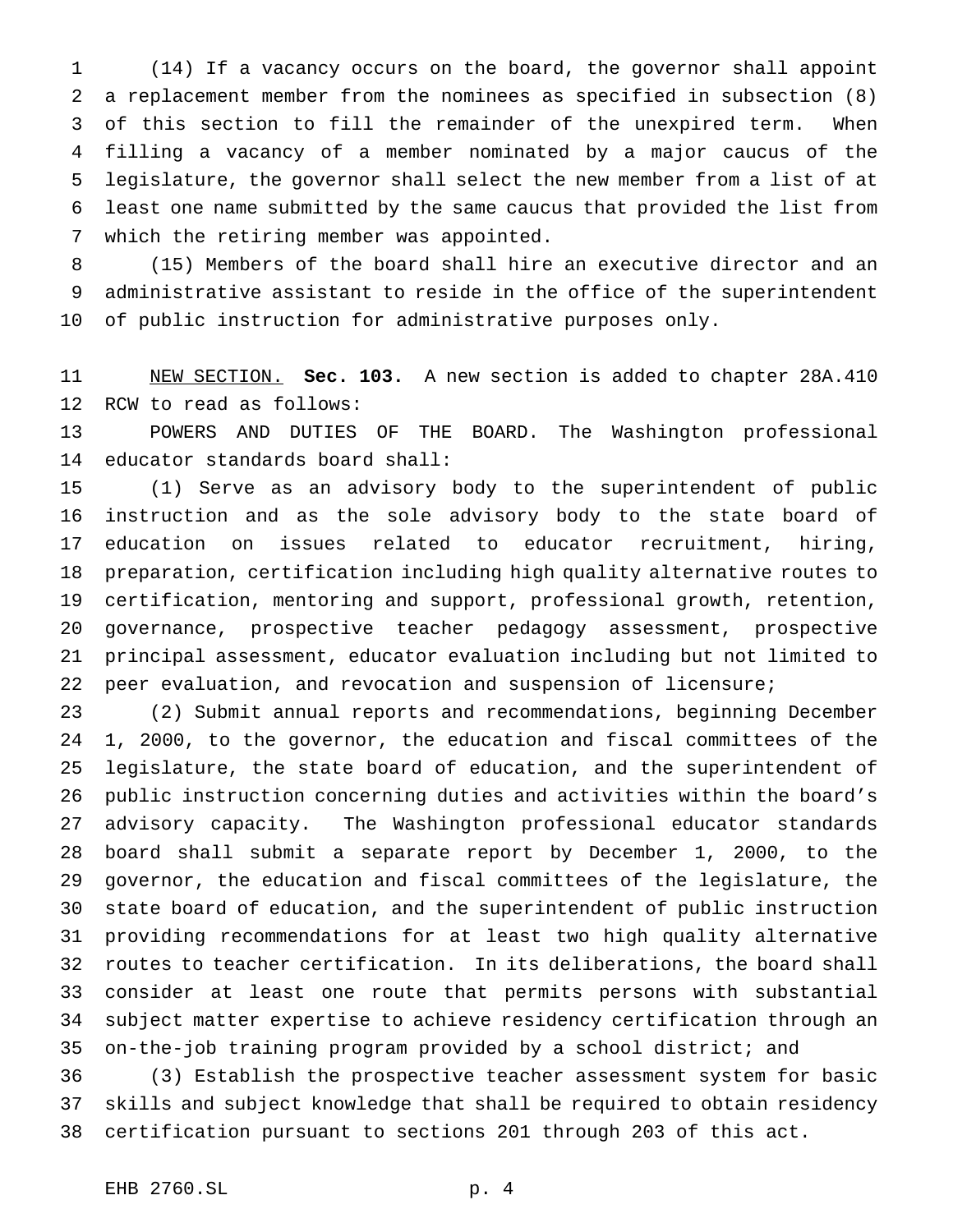| $\mathbf{r}$<br>ᆠ | PART 2                    |
|-------------------|---------------------------|
| 2                 | <b>TEACHER ASSESSMENT</b> |
|                   |                           |

 NEW SECTION. **Sec. 201.** A new section is added to chapter 28A.410 RCW to read as follows:

 (1)(a) Beginning not later than September 1, 2001, the Washington professional educator standards board shall make available and pilot a means of assessing an applicant's knowledge in the basic skills. For the purposes of this section, "basic skills" means the subjects of at least reading, writing, and mathematics. Beginning September 1, 2002, except as provided in (c) of this subsection and subsection (3) of this section, passing this assessment shall be required for admission to approved teacher preparation programs and for persons from out-of-state applying for a Washington state residency teaching certificate.

 (b) On an individual student basis, approved teacher preparation programs may admit into their programs a candidate who has not achieved the minimum basic skills assessment score established by the Washington professional educator standards board. Individuals so admitted may not receive residency certification without passing the basic skills assessment under this section.

 (c) The Washington professional educator standards board may establish criteria to ensure that persons from out-of-state who are applying for residency certification and persons applying to master's degree level teacher preparation programs can demonstrate to the board's satisfaction that they have the requisite basic skills based upon having completed another basic skills assessment acceptable to the Washington professional educator standards board or by some other alternative approved by the Washington professional educator standards board.

 (2) Beginning not later than September 1, 2002, the Washington professional educator standards board shall provide for the initial piloting and implementation of a means of assessing an applicant's knowledge in the subjects for which the applicant has applied for an endorsement to his or her residency or professional teaching certificate. The assessment of subject knowledge shall not include instructional methodology. Beginning September 1, 2003, passing this assessment shall be required to receive an endorsement for certification purposes.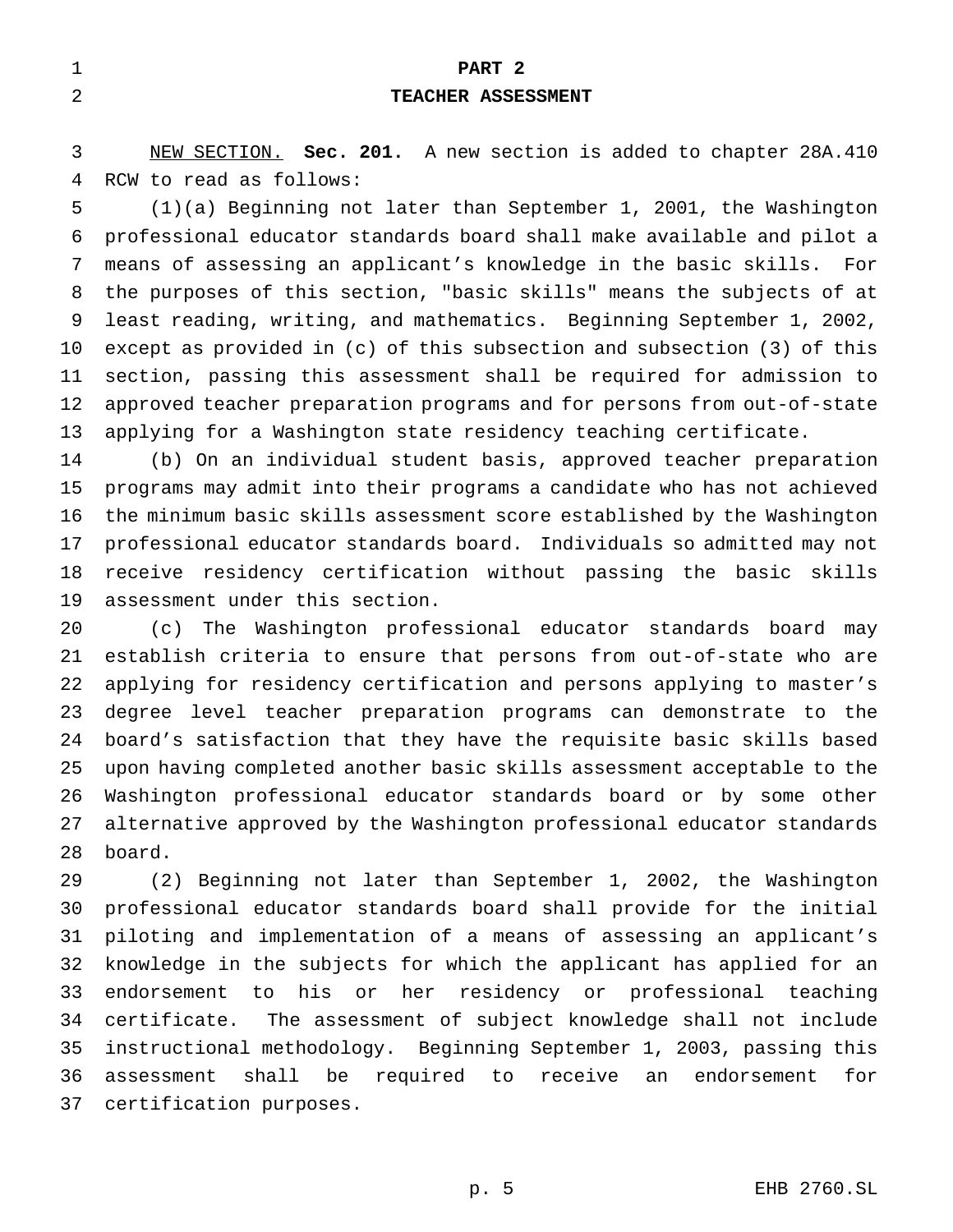(3) The Washington professional educator standards board may permit exceptions from the assessment requirements under subsections (1) and (2) of this section on a case-by-case basis.

 (4) The Washington professional educator standards board shall provide for reasonable accommodations for individuals who are required to take the assessments in subsection (1) or (2) of this section if the individuals have learning or other disabilities.

 (5) With the exception of applicants exempt from the requirements of subsections (1) and (2) of this section, an applicant must achieve a minimum assessment score or scores established by the Washington professional educator standards board on each of the assessments under subsections (1) and (2) of this section.

 (6) The Washington professional educator standards board and superintendent of public instruction, as determined by the Washington professional educator standards board, may contract with one or more third parties for:

 (a) The development, purchase, administration, scoring, and reporting of scores of the assessments established by the Washington professional educator standards board under subsections (1) and (2) of this section;

(b) Related clerical and administrative activities; or

(c) Any combination of the purposes in this subsection.

 (7) Applicants for admission to a Washington teacher preparation program and applicants for residency and professional certificates who are required to successfully complete one or more of the assessments under subsections (1) and (2) of this section, and who are charged a fee for the assessment by a third party contracted with under subsection (6) of this section, shall pay the fee charged by the contractor directly to the contractor. Such fees shall be reasonably related to the actual costs of the contractor in providing the assessment.

 (8) The superintendent of public instruction is responsible for supervision and providing support services to administer this section. (9) The Washington professional educator standards board shall collaboratively select or develop and implement the assessments and minimum assessment scores required under this section with the superintendent of public instruction and shall provide opportunities for representatives of other interested educational organizations to participate in the selection or development and implementation of such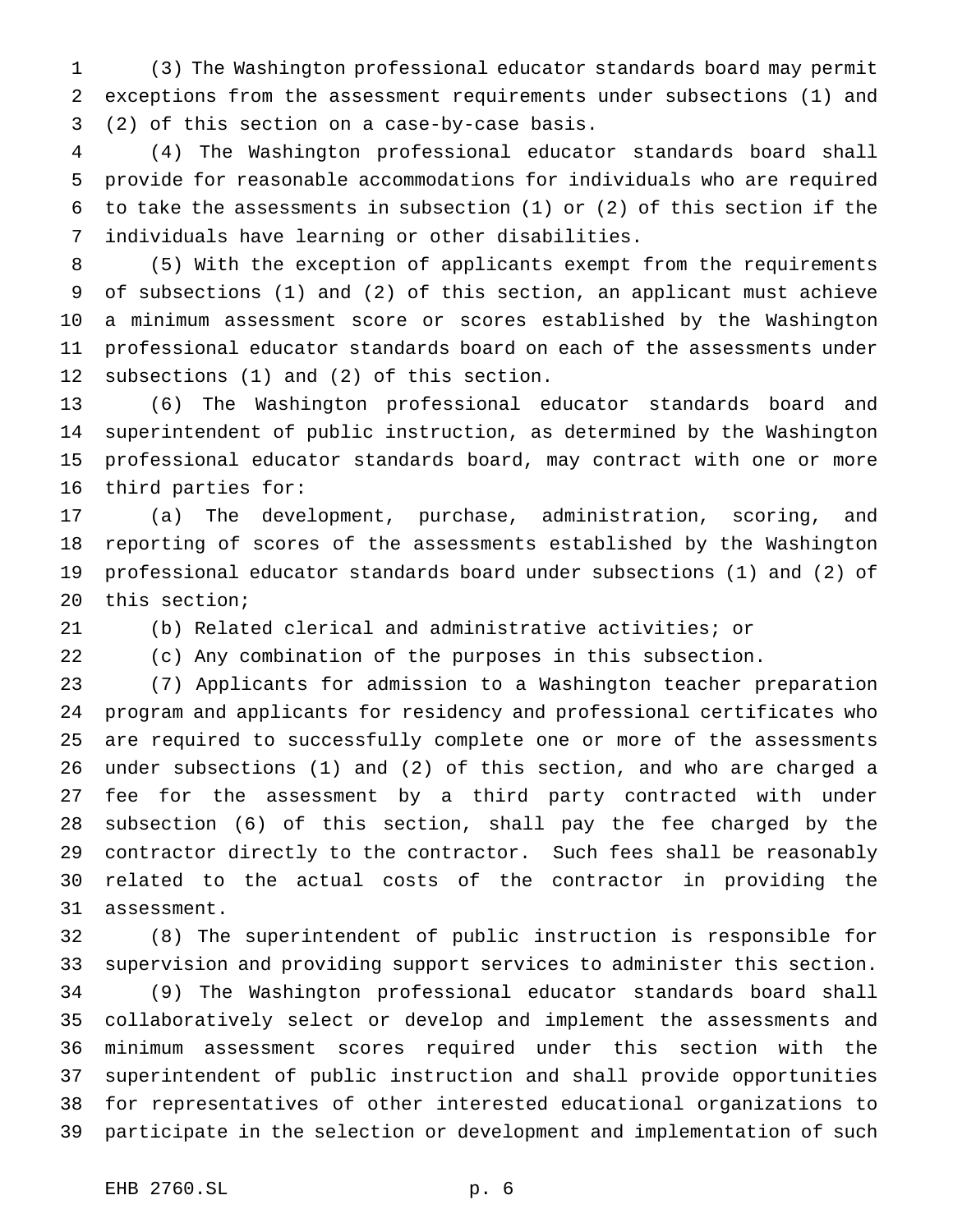assessments in a manner deemed appropriate by the Washington professional educator standards board.

 (10) The Washington professional educator standards board shall adopt rules under chapter 34.05 RCW that are reasonably necessary for the effective and efficient implementation of this section.

 NEW SECTION. **Sec. 202.** A new section is added to chapter 28A.410 RCW to read as follows:

 The Washington professional educator standards board shall report the proposed assessments to the legislative education committees for review and comment prior to implementing the assessments by contractual agreement with the selected vendor or vendors.

 NEW SECTION. **Sec. 203.** A new section is added to chapter 28A.410 RCW to read as follows:

 (1) By December 1, 2003, and annually thereafter, the Washington professional educator standards board shall prepare a report that includes the following information:

 (a) The range of scores on the basic skills assessment under section 201(1) of this act for persons who passed the assessment and were admitted to a Washington preparation program; and

 (b) The range of scores on the subject assessments under section 201(2) of this act for persons who passed the assessments and earned an endorsement.

 (2) The information under subsection (1) of this section shall be reported for the individual public and private colleges and universities in Washington, as well as reported on an aggregate basis. The report shall also include results disaggregated demographically. The report shall include information on the number and percentage of candidates exempted from assessments, demographic information on candidates exempted, institutions attended and endorsements sought by exempted candidates, and reasons for exclusion from the required assessments. The report shall be made available through the state library, on the website of the office of superintendent of public instruction, and placed on the legislative alert list.

 NEW SECTION. **Sec. 204.** By January 1, 2001, the Washington state institute for public policy shall report to the governor, the education and fiscal committees of the legislature, the state board of education,